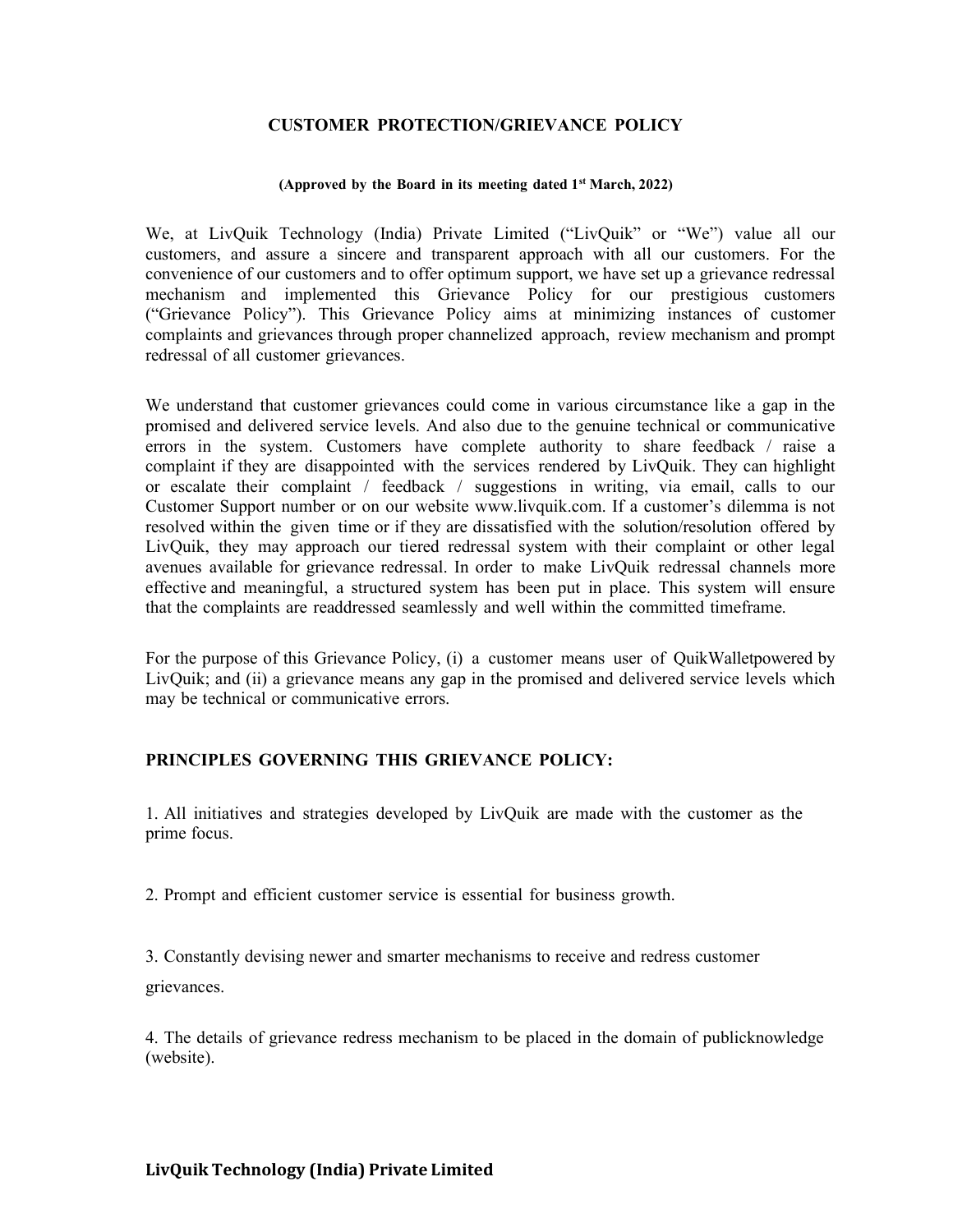5. All employees at LivQuik must work in good faith and without prejudice to the interests of the Customers.

6. The grievances will be dealt with promptly and courteously.

7. LivQuik promises to rectify any issue faced by a customer effectively and in a timely manner.

8. All customers are to be treated fairly and equally at all times.

9. Customers should be informed about the channels to escalate their complaints, concerns and grievances within LivQuik.

### TEAM SENSITIZATION ON HANDLING COMPLAINTS

Our teams undergo regular training to ensure that consumer's queries and grievances are handled in an appropriate manner. They are encouraged to work in a manner which helps us in offering a first time resolution and in turn build the consumer trust and confidence. This reflects in both the operations as well as the customer communications.

### UPDATING OF GRIEVANCE REDRESSAL MECHANISM

At LivQuik, the customer experience is what we focus on and constantly analyse and implement the feedbacks received. Therefore, a mechanism has been instated for analysis and requisite working towards rectification of any concerns identified within the system at the root level. This helps in improving the overall quality of the service levels continually.

Note \* Customer can lodge their complaint 24\*7.

### MANNER OF REGISTERING COMPLAINTS

At LivQuik, we love to hear from our customers- be it a feedback or a complaint. We truly believe and follow that customer satisfaction is our priority.

#### Level 1:

The Customer can lodge a complaint in the following ways: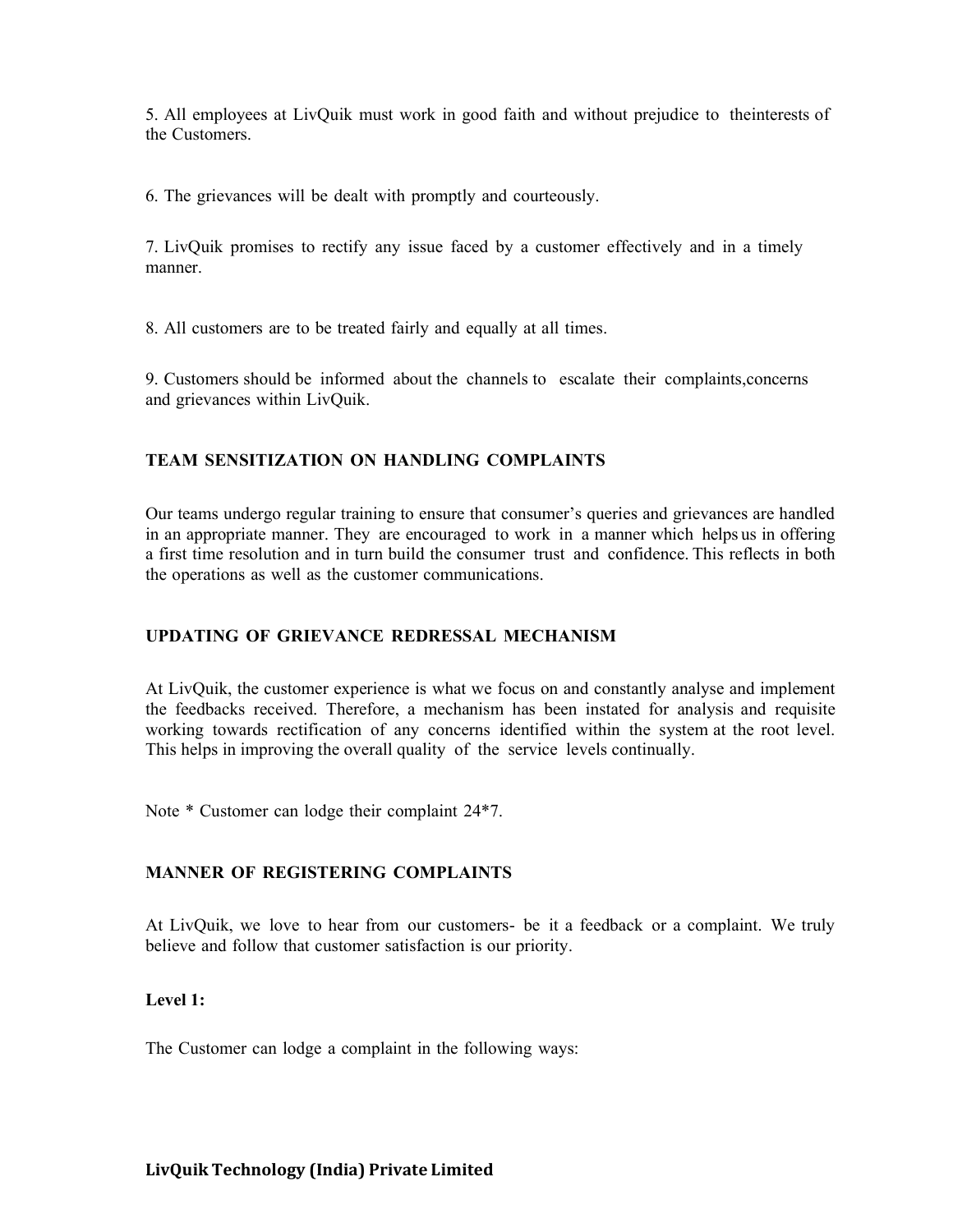A. By dialing Phone number +91 8080810099 which can be contacted between 06:00 AM to 11 PM, 7 Days working

- B. By using the In-App Chat system provided in the QuikWalletmobile application(24x7 access)
- C. Sending an e-mail to support@livquik.com( $24x7$  access)

\*A representative will acknowledge the grievance immediately on the receipt of complaint and initiate action to have the grievance resolved within 48 business hours.

\*The customer will also be kept informed of the action taken, the progress while redressing grievances, and/or, the reasons for delay if any, in redressing.

\*The follow up action taken in respect of such complaints shall be advised to customers by email.

### Level 2:

If customer is still not satisfied with the resolution received, or if customer does not hear from us within specified time limit he/she can escalate the issue by complaining to below person:-

Mr. Errol Dsouza Asst. Manager - Customer Support (Operations) LivQuik Technology (India) Private Limited Unit No.206, B-Wing, Supreme Business Park, Hiranandani Gardens, Powai, Mumbai- 400076 e-mail id: errol.dsouza@livquik.com

He will ensure that the complaint is resolved within seven (7) business days of registering the complaint.

#### Level 3:

If customer is still not satisfied with the resolution received, or if customer does not hear from us within specified time limit after following the above mentioned escalation steps, he/she can escalate the issue by complaining to:-

Mr. Vigneswaran D AVP – Contact Centre LivQuik Technology (India) Private Limited Unit No.206, B-Wing, Supreme Business Park, Hiranandani Gardens, Powai, Mumbai- 400076 Email id: vigneswaran.d@livquik.com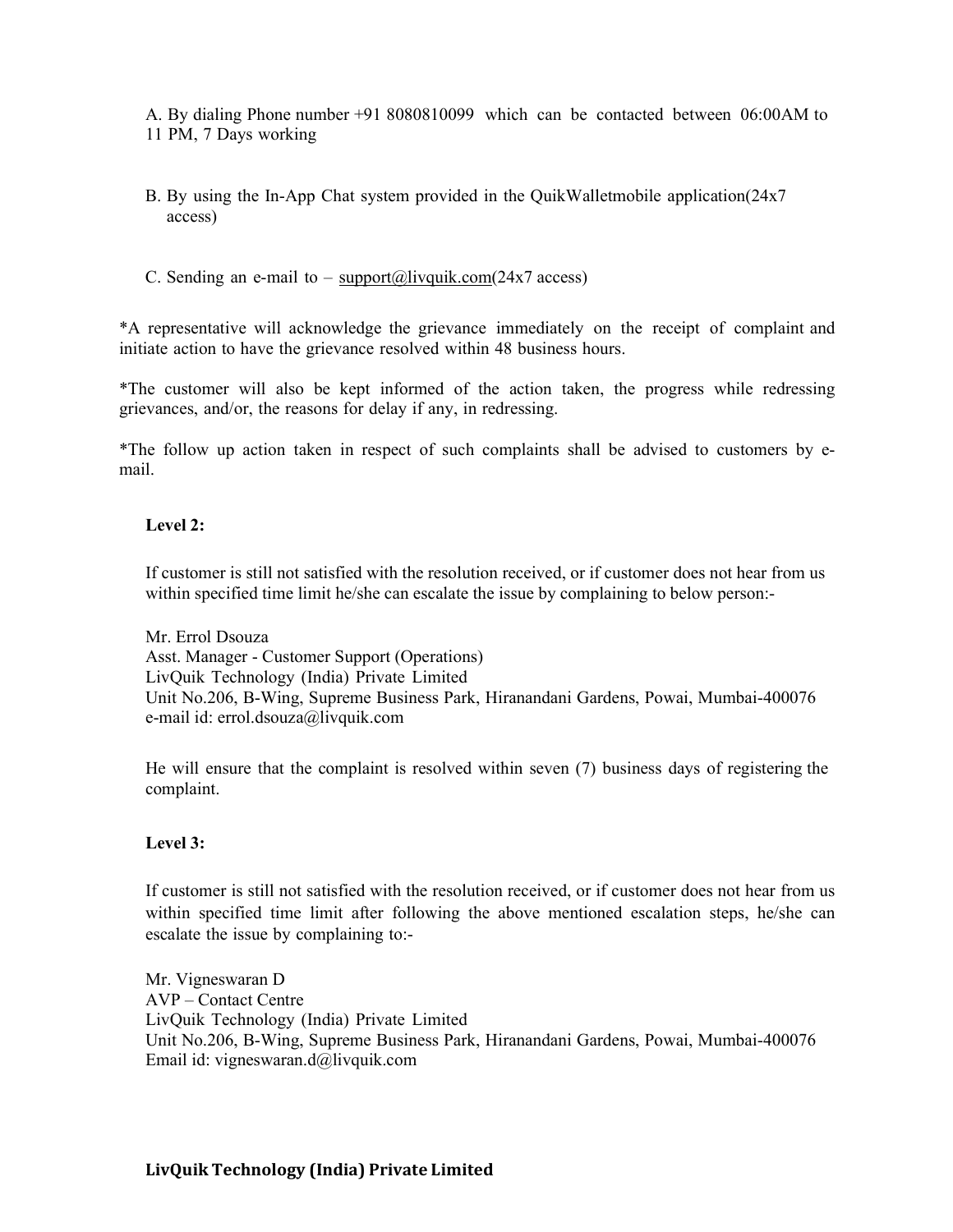He will ensure that the complaint is resolved not later than 30 days from the date of receipt of such complaint / grievance

We will ensure that the highest resolution priority is given to escalation cases.

It is recommended that the customer writes his complaint reference number provided by our customer care team in all further communication with us regarding a particular issue. This will enable us to resolve the query faster and in an efficient way.

### Write to Nodal Officer

Name of the Nodal Officer: Mr. Balamurugan V Contact Number: 9820325445 E-mail: nodalofficer@livquik.com Address for Correspondence: LivQuik Technology (India) Private Limited Unit No.206, B-Wing, Supreme Business Park, Hiranandani Gardens, Powai, Mumbai- 400076

If the complaint is not resolved to the satisfaction of the customers or not replied within a period of 30 days by LivQuik, customers shall have recourse to the Reserve Bank - Integrated Ombudsman Scheme, 2021 (as amended from time to time) for grievance redressal.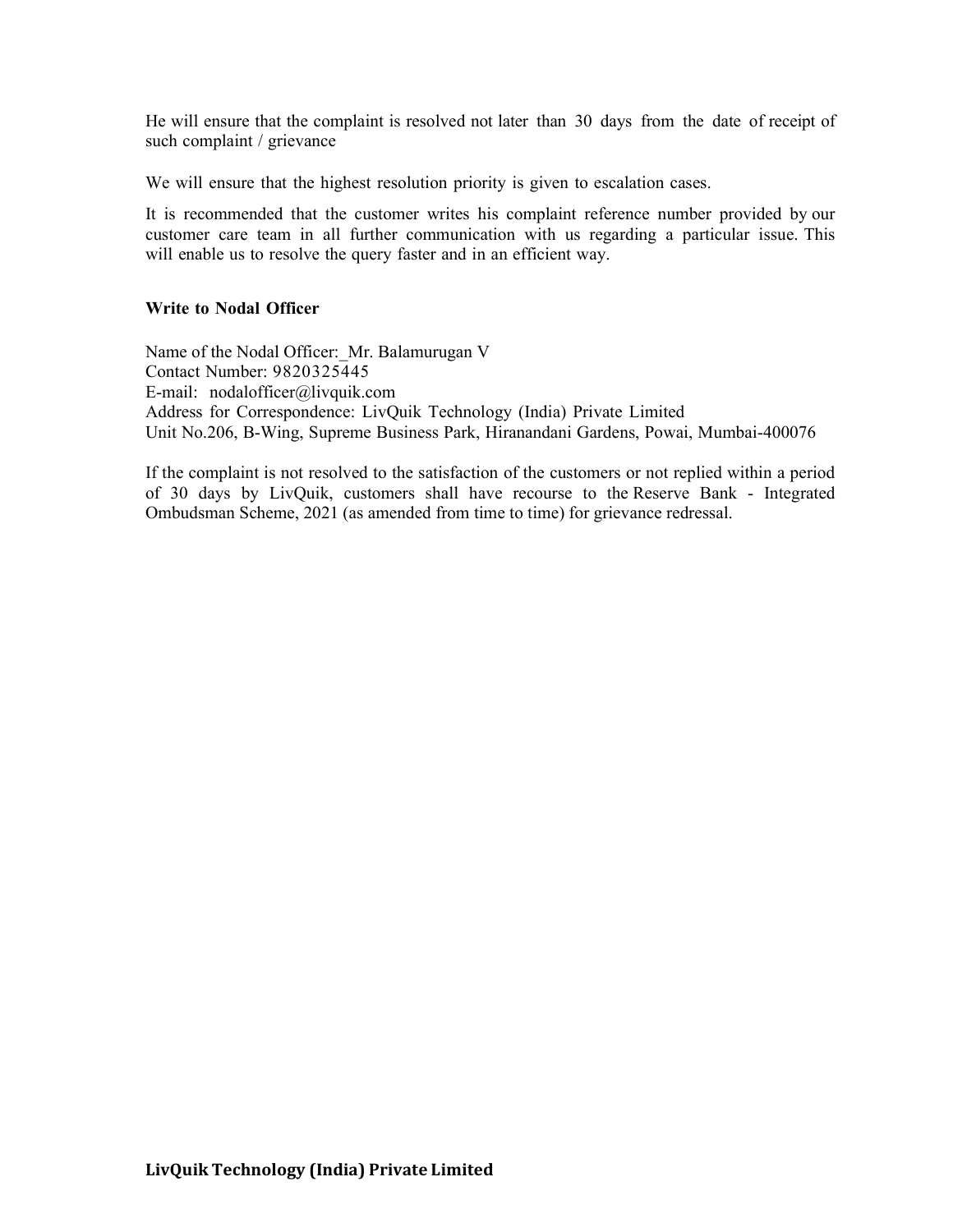### Policy on customer liability in case of unauthorised PPI transactions

### Introduction:

LivQuik Technology (India) Private Limited is authorised by the Reserve Bank of India (RBI) to operate a Payment System. It is governed by the Payment and Settlement Systems Act, 2007 ("the PSS Act"), Regulations made there under and the Issuance and Operation of Prepaid Payment Instruments in India (Reserve Bank) Directions, 2017 ("the RBI Guidelines") laid down by the RBI. Under this authorisation, LivQuik Technology (India) Private Limited issues 'QuikWallet' **Policy on customer liability in case of unauthorised PPI transactions**<br> **Introduction:**<br> **Introduction:**<br> **Introduction:** It is governed by the Reserve Bank of<br>
India (RBI) to operate a Payment System. It is governed by t population in the country who do not have access to the regular banking channel or who require assistance in transferring funds. It is a financial instrument which can be reloaded up to the maximum stipulated amount for subsequent use as per the holder's convenience. LivQuik offers safe and easy payment option to every customer for seamless transactions across M- Commerce and E-Commerce domains. To ensure a safe and secure environment for conduct of transactions electronically, LivQuik has invested in technology with robust security systems and fraud detection and preventions mechanisms. With the increasing thrust on financial inclusion and customer protection, the Reserve Bank of India had issued a circular on Customer Protection – Limiting Liability of Customers inUnauthorized ElectronicBanking Transactions.

(RBI/2018-19/101 DPSS.CO.PD.No.1417/02.14.006/2018-19 dated January 04, 2019) which, inter- alia, requires PPI Issuers to formulate a Board approved policy in regard to customer protection and compensation in case of unauthorized PPI transactions, if eligible.

### Objective:

This policy seeks to communicate in a fair and transparent manner the LivQuik policy on:

a) Customer protection (including mechanism of creating customer awareness on the risks and responsibilities involved in PPI transactions),

b) Customer liability in cases of unauthorized PPI transactions

c) Customer compensation due to unauthorized PPI transactions(within defined timelines), if eligible.

# Scope:-

Electronic financial transactions usually cover transactions throughthe below modes:

a) Remote / online payment transactions [transactions that do not require physical payment instruments to be presented at the point of transactions, e.g., internet banking, mobile banking, card not present (CNP) transactions, Pre-paid Payment Instruments (PPI), etc.]

b) Face-to-face / proximity payment transactions (transactions which require the physical payment instrument such as a card or mobile phone to be present at the point of transaction e.g., ATM, POS, etc.)

LivQuik Technology (India) Private Limited c) Any other electronic modes of credit effected from one entity to another currently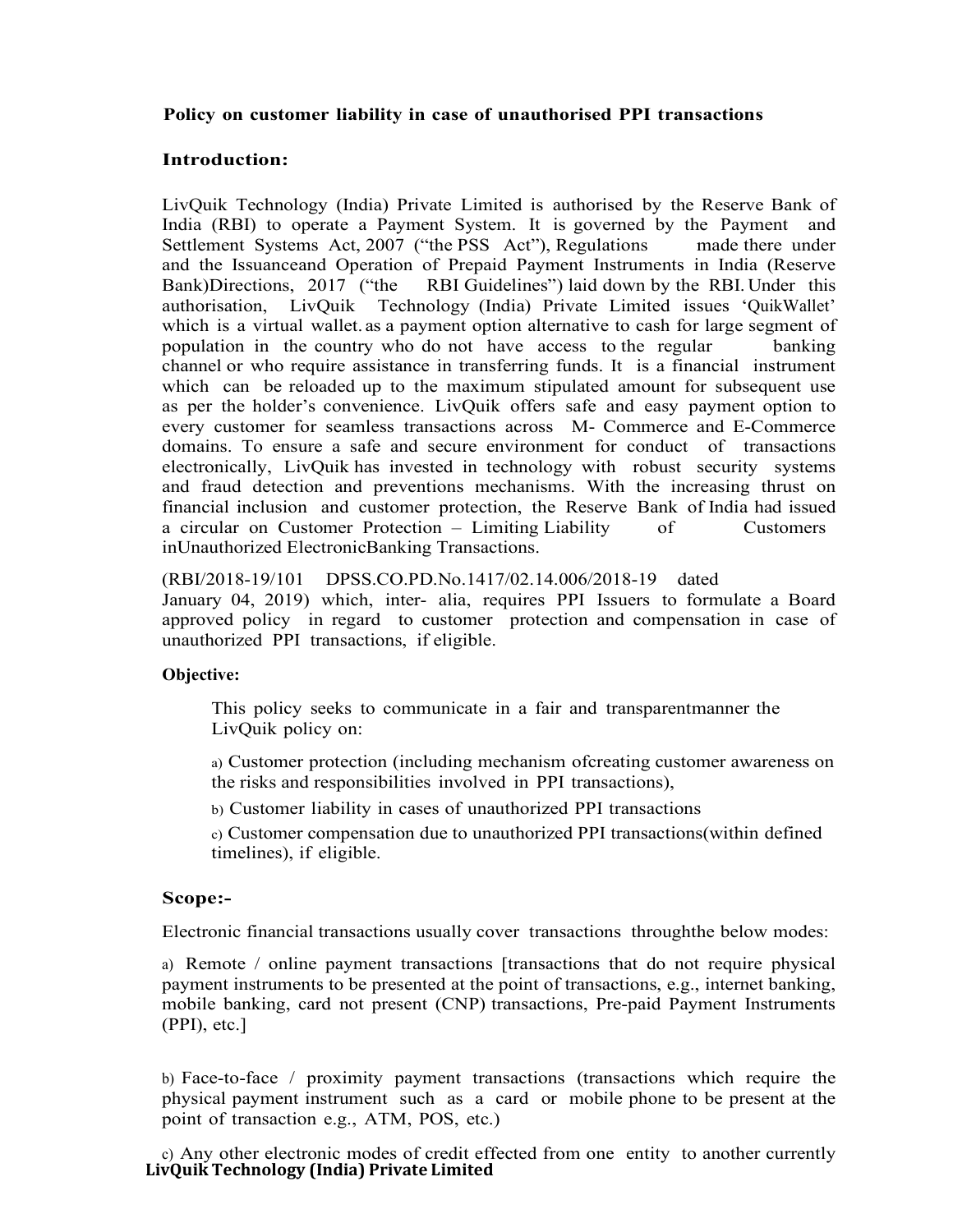being used or adopted from time to time

This policy covers transactions only through Semi-closed prepaid payment instrument (Virtual Wallet) business. The policy excludes PPI transactions effected on account of error by a customer.

# Applicability:

- 1. This policy is applicable to individuals who hold 'QuikWallet' wallet.
- 2. Number of days will be computed based on LivQuik working days.
- 3. Mode of reporting will be support@livquik.com through which customer complaint is received first time by the LivQuik, independent of multiple reporting of the same unauthorized transaction.
- 4. Unauthorized transaction is defined as debit to customer's account without customer's consent.
- 5. Consent includes authorization of a transaction debit either through additional authentication required by LivQuik such as use of security passwords, input of dynamic password (OTP) or any other electronic authentication option provided by LivQuik.

# Force Majeure:

LivQuik shall not be liable to compensate customers for delayed credit if some unforeseen event (including but not limited to civil commotion, sabotage, lockout, strike or other labor disturbances, accident, fires, natural disasters or other "Acts of God", war, damage to LivQuik facilities or of its agents, absence of the usual means of communication or all types of transportation, etc., beyond the control of LivQuik prevents it from performing its obligations within the specified service delivery parameters.

# Limited Liability of a Customer:

(a) Zero Liability of a Customer

A customer's entitlement to zero liability shall arise where the unauthorized transaction occurs in the following events:

i. Contributory fraud / negligence / deficiency on the part of LivQuik (irrespective of whether or not the transaction is reported by the customer).

ii. Third party breach where the deficiency lies neither with LivQuik nor with the customer but lies elsewhere in the system, and the customer notifies LivQuik within three working days of receiving the communication from LivQuik regarding the unauthorized transaction.

(b) Limited Liability of a Customer

LivQuik Technology (India) Private Limited A customer shall be liable for the loss occurring due to unauthorized transactions in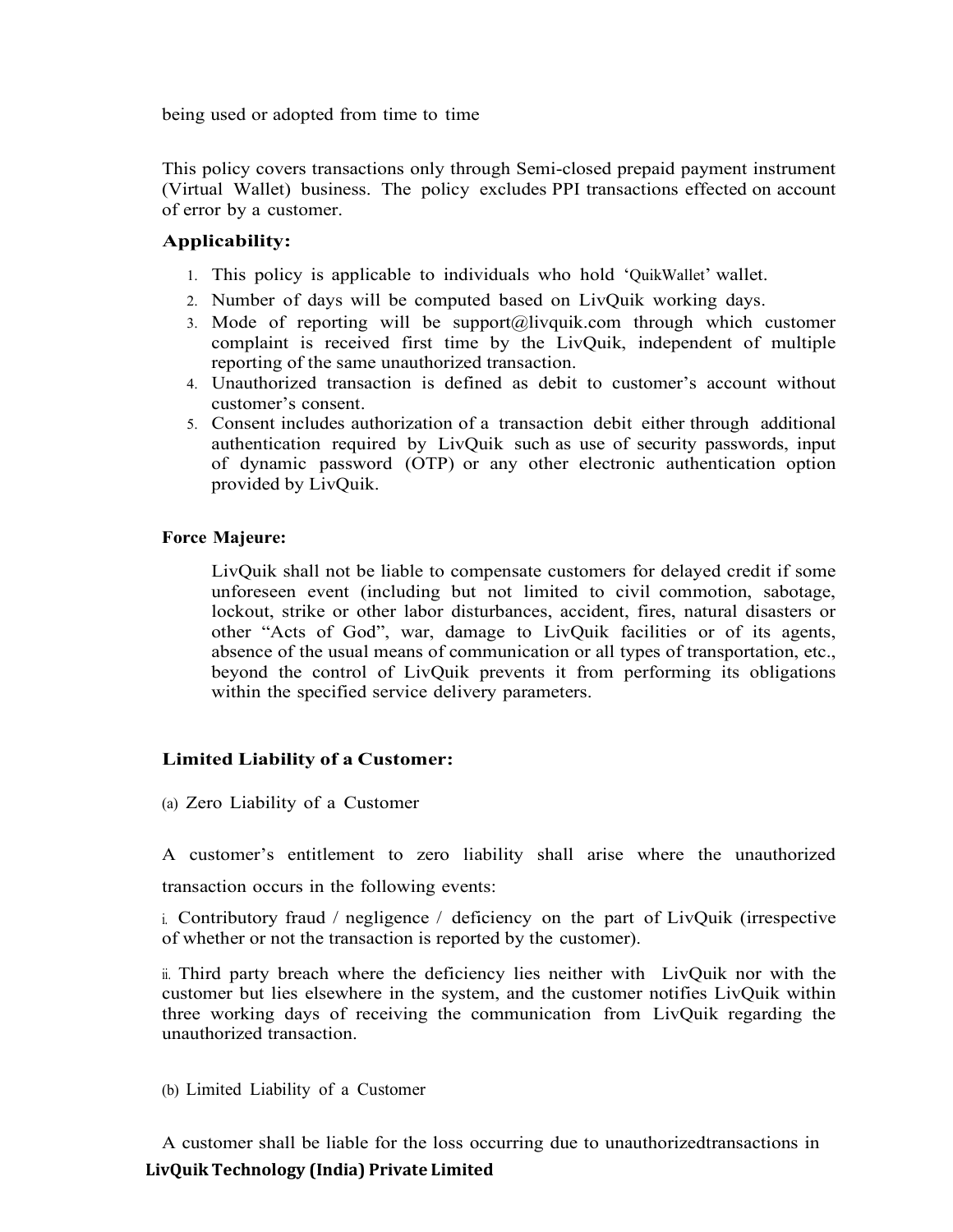the following cases:

i. In cases where the loss is due to negligence by a customer, such as where he/she has shared the payment credentials, the customer will bear the entire loss until he/she reports the unauthorized transaction to LivQuik. Any loss occurring after the reporting of the unauthorized transaction shall be borne by LivQuik.

ii. In cases where the responsibility for the unauthorized PPI transaction lies neither with LivQuik nor with the customer, but lies elsewhere in the system and when there is a delay (of four to seven working days after receiving the communication from LivQuik) on the part of the customer in notifying LivQuik of such a transaction, the per transaction liability of the customer shall be limited to the transaction value or the amount mentioned in Annexure-I, whichever is lower.

# Roles and responsibility of LivQuik:

i. Provide customers with  $24x7$  access through multiple channels (at a minimum, via website, e-mail, a toll-free

helpline) for reporting unauthorized transactions that have taken place and/ or loss or theft of payment instrument such as card, etc.

- ii. A direct link for lodging the complaints, with specific option to report unauthorized electronic transactions will be provided by LivQuik on home page of its website.
- iii. The loss/ fraud reporting system shall also ensure that immediate response (including auto response) is sent to the customers acknowledging the complaint along with the registered complaint number.
- iv. The communication systems used by LivQuik to send alerts and receive their responses there to must record the time and date of delivery of the message and receipt of customer's response, if any, to them. This shall be important in determining the extent of a customer's liability.
- v. During investigation, in case it is detected that the customer has falsely claimed or disputed a valid transactions, the LivQuik reserves its right to take due preventive action of the same including closing the account or blocking card limits
- vi. This policy should be read in conjunction with Grievance Policy.

### Reporting of unauthorised payment transactions by customers to LivQuik

LivQuik shall ensure that its customers mandatorily register for SMS alerts and wherever available also register for e-mail alerts, for electronic payment transactions.

The SMS alert for any payment transaction in the account shall mandatorily be sent to the customers and e-mail alert may additionally be sent, wherever registered. The transaction alert should have a contact number and / or e-mail id on which a customer can report unauthorised transactions or notify the objection.

Customers shall be advised to notify LivQuik of any unauthorised electronic payment transaction at the earliest and, shall also be informed that longer the time taken to notify the non-bank PPI issuer, higher will be the risk of loss to LivQuik / customer.

### LivQuik Technology (India) Private Limited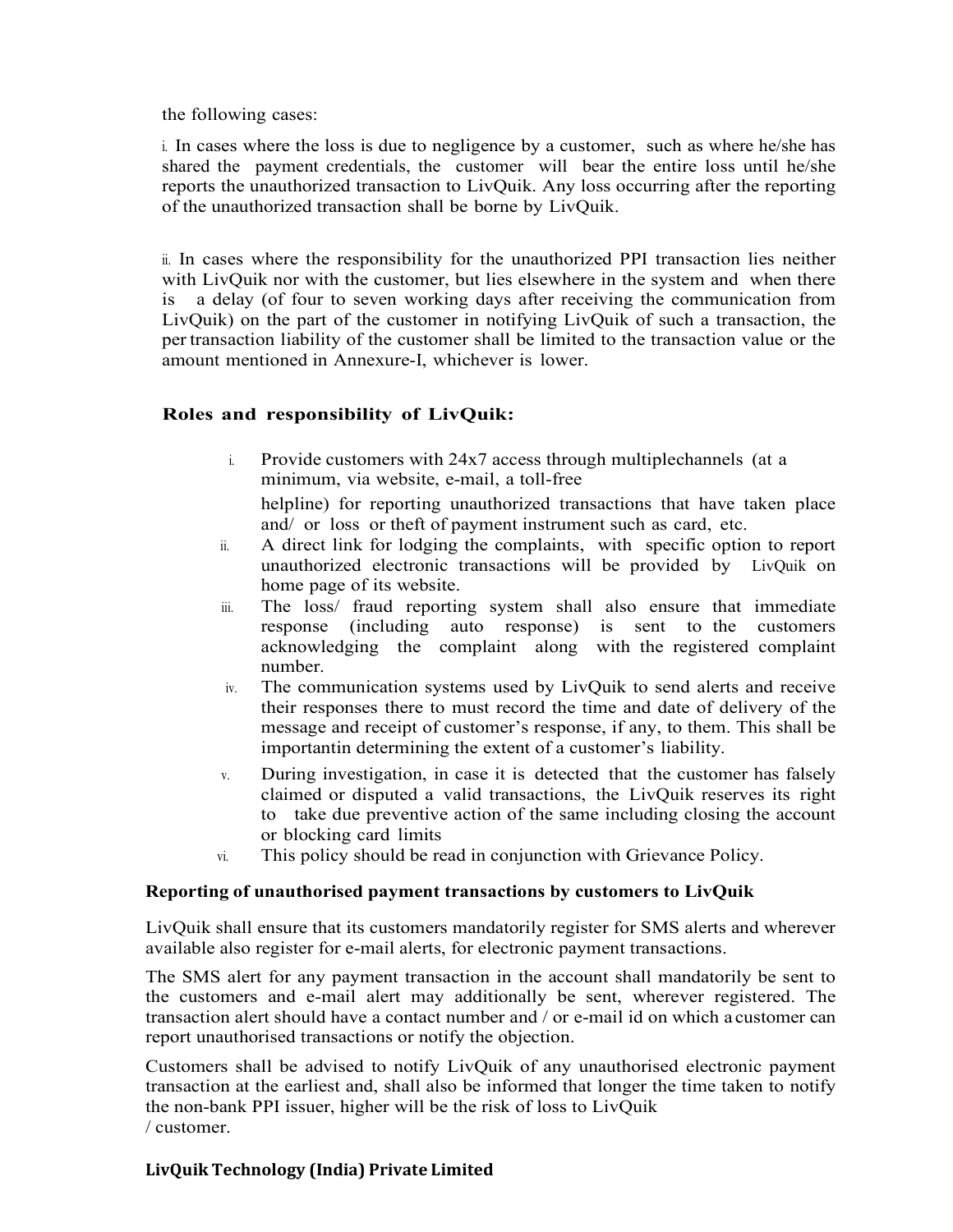To facilitate this, LivQuik shall provide its customers with  $24x7$  access via website / SMS / e-mail / a dedicated toll-free helpline for reporting unauthorised transactions that have taken place and / or loss or theft of the PPI.

Further, a direct link for lodging of complaints, with specific option to report unauthorised electronic payment transactions shall be provided by LivQuik on mobile app / home page of their website / any other evolving acceptance mode.

The loss / fraud reporting system so established shall also ensure that immediate response (including auto response) is sent to the customers acknowledging the complaint along with the registered complaint number. The communication systems used by LivQuik to send alerts and receive their responses thereto shall record time and date of delivery of the message and receipt of customer's response, if any.

This shall be important in determining the extent of a customer's liability. On receipt of report of an unauthorised payment transaction from the customer, LivQuik shall take immediate action to prevent further unauthorised payment transactions in the PPI.

### Reporting and monitoring requirements:

LivQuik shall report customer liability cases to the Board or one of its Committees. The reporting shall, inter-alia, include volume / number of cases and the aggregate value involved and distribution across various categories of cases. The Board or one of its Committees shall review on a quarterly basis, the unauthorised electronic payment transactions reported by customers or otherwise, as also the action taken thereon, the functioning of the grievance redressal mechanism and take appropriate measures to improve the systems and procedures.

# Annexure-I

# Unauthorized transaction – Extent of Liability of Customer/LivQuik

A customer's liability arising out of an unauthorised payment transaction will be limited to:

| Sr.<br>No. | <b>Particulars</b>                                                                                                  | <b>Maximum Liability of Customer</b> |
|------------|---------------------------------------------------------------------------------------------------------------------|--------------------------------------|
| (a)        | Contributory fraud / negligence / deficiency on the part Zero<br>of the LivQuik, irrespective of whether or not the |                                      |
|            | transaction is reported by the customer.                                                                            |                                      |
| (b)        | Third party breach where the deficiency lies neither                                                                |                                      |
|            | with LivQuik nor with the customer but lies elsewhere                                                               |                                      |
|            | in the system, and the customer notifies LivQuik                                                                    |                                      |
|            | regarding the unauthorised payment transaction. The                                                                 |                                      |
|            | per transaction customer liability in such cases will                                                               |                                      |
|            | depend on the number of days lapsed between the                                                                     |                                      |
|            | receipt of transaction communication by the customer                                                                |                                      |
|            | from LivQuik and the reporting of unauthorised                                                                      |                                      |
|            | transaction by the customer to LivQuik -                                                                            |                                      |
|            | i. Within three days#                                                                                               | Zero                                 |

### LivQuik Technology (India) Private Limited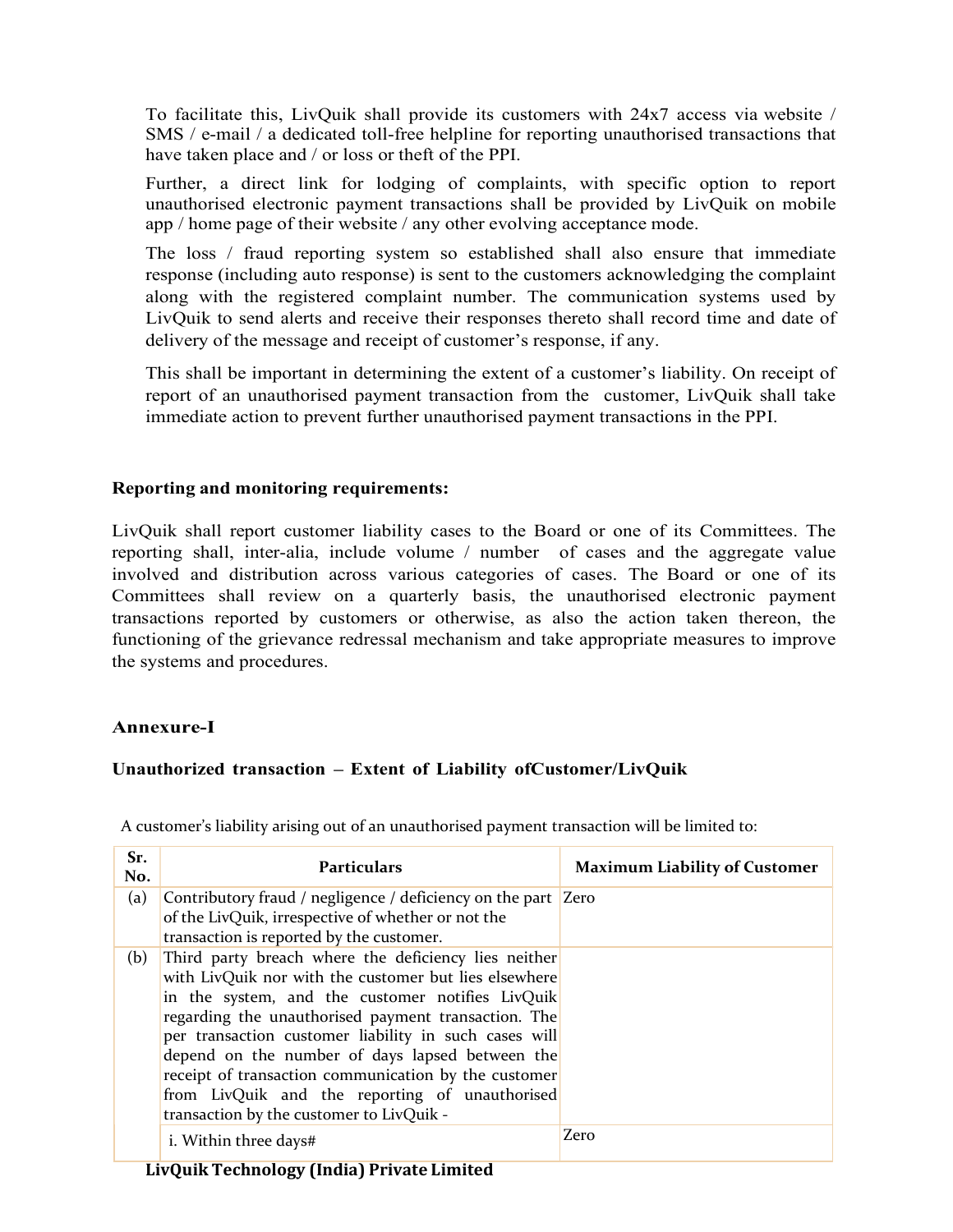|  | ii. Within four to seven days# | Transaction value or Rs. 10,000/- per<br>transaction, whichever is lower |
|--|--------------------------------|--------------------------------------------------------------------------|
|  | iii. Beyond seven days#        | $100\%$                                                                  |

- (c) In cases where the loss is due to negligence by a customer, such as where he / she has shared the payment credentials, the customer will bear the entire loss until he / she reports the unauthorised transaction to LivQuik. Any loss occurring after the reporting of the unauthorised transaction shall be borne by LivQuik.
- (d) LivQuik may also, at its discretion, decide to waive off any customer liability in case of unauthorised electronic payment transactions even in cases of customer negligence.

# The number of days mentioned above shall be counted excluding the date of receiving the communication from LivQuik.

### Reversal timeline for zero liability / limited liability of a customer:

On being notified by the customer, LivQuik shall credit (notional reversal / shadow reversal) the amount involved in the unauthorised electronic payment transaction to the customer's PPI within 10 days from the date of such notification by the customer (without waiting for settlement of insurance claim, if any), even if such reversal breaches the maximum permissible limit applicable to that type / category of PPI. The credit shall be value-dated to be as of the date of the unauthorised transaction.

LivQuik shall ensure that a complaint is resolved and liability of the customer, if any, established within 90 days from the date of receipt of the complaint, and the customer is appropriately compensated as above. In case LivQuik is unable to resolve the complaint or determine the customer liability, if any, within 90 days, the amount as mentioned in the table above shall be paid to the customer, irrespective of whether the negligence is on the part of customer or otherwise.

Even the theft of the card or authentication should be informed by the customer on the above helpline, as well as support e-mail id. LivQuik shall issue a new card to the customer or reset the authentication data after a proper investigation.

# Burden of proof:

The burden of proving customer liability in case of unauthorised electronic payment transactions shall lie on LivQuik.